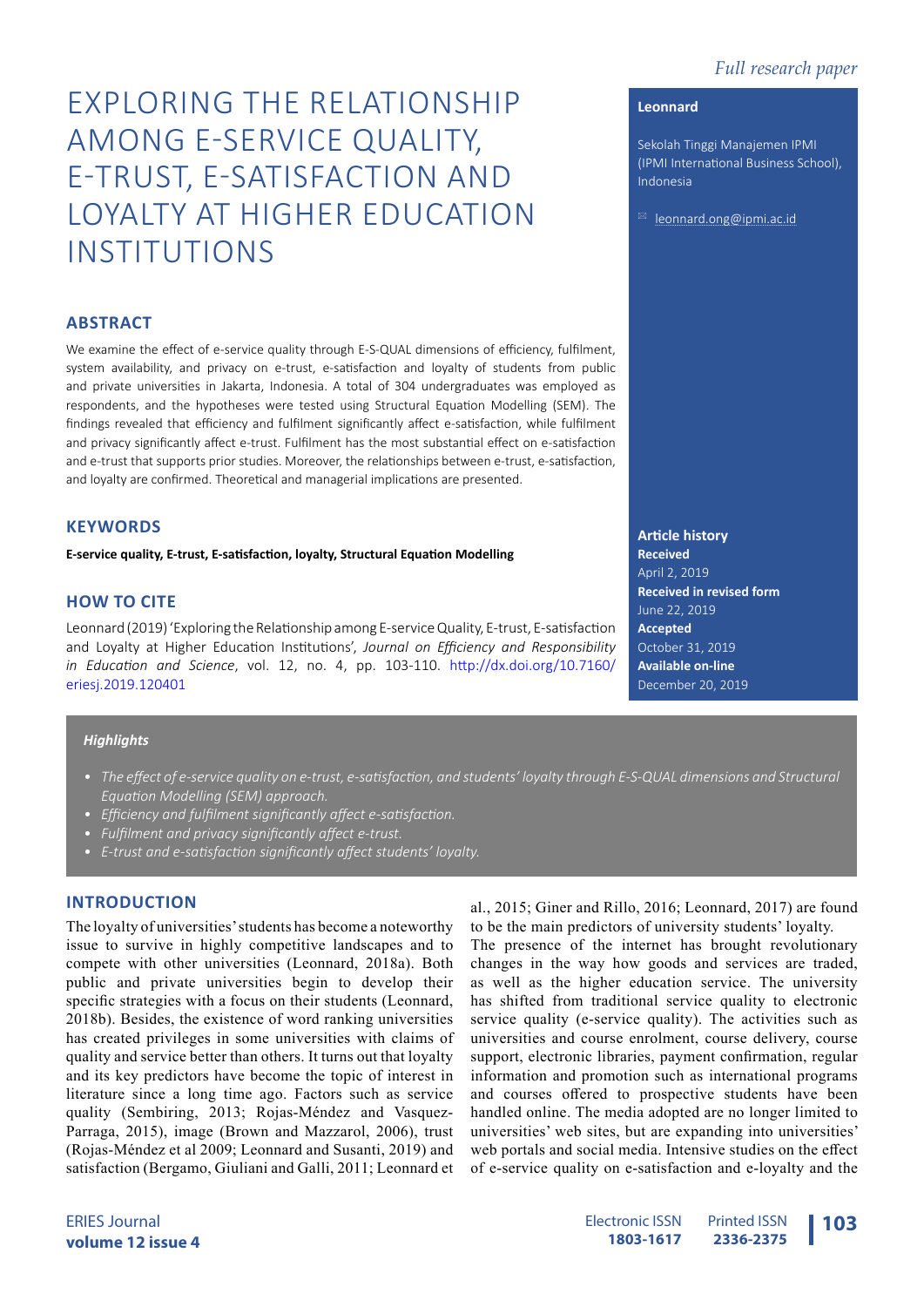moderating effect of variables such as trust, perceived value, purchase size, and motivation have been carried out in the last 20 years. The relationship of efficiency, fulfilment, system availability and privacy with e-satisfaction has been significantly proven by prior studies. Quan (2010), Sheng and Liu (2010), and Tandon, Kiran, and Sah (2017) confirmed that all of the dimensions have positive effects on e-satisfaction. Sheng and Liu (2010), Ariff et al. (2013) and Ting et al. (2016) also signified that fulfilment has a positive effect on e-satisfaction. Mohammed et al. (2016) used information quality indicators that represented fulfilment and interactivity and reliability to represent system availability. The results of the study indicated that efficiency, information quality, interactivity, reliability and privacy have positive effects on e-satisfaction of e-tourism services. Interactivity and reliability have a dominant effect on e-satisfaction. Conversely, efficiency and privacy have the weakest effect on e-satisfaction. The results validate the study of Wolfmbarger and Gilly (2003) and Swaid and Wigand (2007). Furthermore, Kim, Jin, and Swinney (2009) found that efficiency does not have a significant effect on e-satisfaction. In terms of e-trust predictors, Kim, Jin, and Swinney (2009), Hansen and Jonsson (2013), and Chek and Ho (2016) found that both variables of fulfilment and privacy have significant effects on e-trust.

Moreover, e-satisfaction and e-trust are antecedents of loyalty (Anderson and Srinivasan, 2003; Kim, Jin, and Swinney, 2009). Reichheld and Schefter (2000) revealed that e-trust is the critical predictor of consumer loyalty to online sites. The argument has also been supported by Pitta, Franzak, and Fowler (2006) and Kim, Jin, and Swinney (2009). The effect provided by the variable is not only in a direct term but also by indirect effect through e-satisfaction (Anderson and Srinivasan, 2003). Jin and Park (2006) and Kim, Jin, and Swinney (2009) have proven that e-trust has a positive effect on e-satisfaction. However, most of the studies are conducted practically on e-commerce and online shopping sites. The relationship between these variables in the educational sector is still not clear. In this study, we examined the contributions of e-service quality, e-trust, and e-satisfaction to student loyalty of state and private universities in Jakarta, Indonesia.

# **MATERIALS AND METHODS**

# **Data collection and analysis**

The selection of universities in this study was based on a convenience sampling method at a state university and two private universities in Jakarta, Indonesia. Respondents selection is based on a random sampling method. All respondents are undergraduate students. The online sites are websites, portals and social media with dual languages – Bahasa and English. A total of 304 data from respondents was collected, and that was analysed through Structural Equation Modelling (SEM) using AMOS 23. In the survey, respondents were asked whether they used one of the universities' information media of web sites, portals, or social media and the type of social media that were most frequently

accessed. It is to ensure that respondents are fit to provide their perceptions of the items asked in the questionnaires. A total of 63.48% of respondents were female, and 36.53% were male. Most of the respondents were between 20 and 23 years old (93.42%), 23 to 26 years (5.59%), 26 to 29 years (0.65%), and only a person was more than 30 years old (0.32%). The most frequently accessed types of university media were social media (43.09%), portals and websites (28.61% and 28.28%, respectively). Instagram was the most frequently accessed type of social media (88.81%), followed by Facebook (5.59%), and Twitter (2.30%).

## **Research Instruments**

#### **Indicators of e-service quality (E-S-QUAL)**

Several methods have been developed to measure e-service quality. In the beginning, the method was purposed to measure e-service quality of online shopping sites. Some popular methods are WebQual (Barnes and Vidgen, 2002), which is used to measure e-service quality in e-commerce by employing five indicators: design, usability, trust, information, and empathy. Another method is SITEQUAL (Yoo and Donthu, 2001), which consists of four indicators: ease of use, aesthetic design, processing speed, and security. However, the method provides a disadvantage that respondents can do the assessments without completing purchases. Thereafter, Wolfinbarger and Gilly (2003) developed eTailQ, which consisted of four indicators: website design, fulfilment or reliability, security, and customer service. However, both website design and customer service are considered to be less consistent and distinct. To improve and complete the shortcomings in the previous methods, Zeithaml, Parasuraman, and Malhotra (2002) suggested five indicators of e-SERVQUAL which consisted of content and information availability, ease of use, privacy, graphic style, and reliability. Later in 2005, these indicators were refined into a new method called E-S-QUAL with four indicators of efficiency, fulfilment, system availability, and privacy (Parasuraman, Zeithaml, and Malhotra, 2005). It is developed to evaluate e-service quality of online shopping sites, not on other forms of internet sites such as portals, free download sites, job sites or newspaper sites aimed at particular purposes such as advertising other than online shopping (Parasuraman, Zeithaml, and Malhotra, 2005).

Some other methods, such as NetQual (Bressolles and Nantel, 2008), ESELFQUAL (Ding, Hu, and Sheng (2011) were developed after that period. However, most of the methods are aimed to evaluate e-service quality of online shopping sites. Moreover, there were E-GOVSQUAL-RISK (Rotchanakitumnuai, 2008), E-GOV-SQUAL (Kaisara and Pather, 2011), PUBLIC VALUE OF E-GOVERNMENT (Karunasena and Deng, 2012) to evaluate e-service quality of public sectors, and LibQUAL which is performed for libraries (Zhang and Bi, 2017). Correctly, in the higher education institutions (HEI), e-service quality has been used to evaluate academic libraries by using e-SQ (Amin and Ahmad, 2012) and e-SERVQUAL to measure student perceptions of universities' web sites (van Iwaarden et al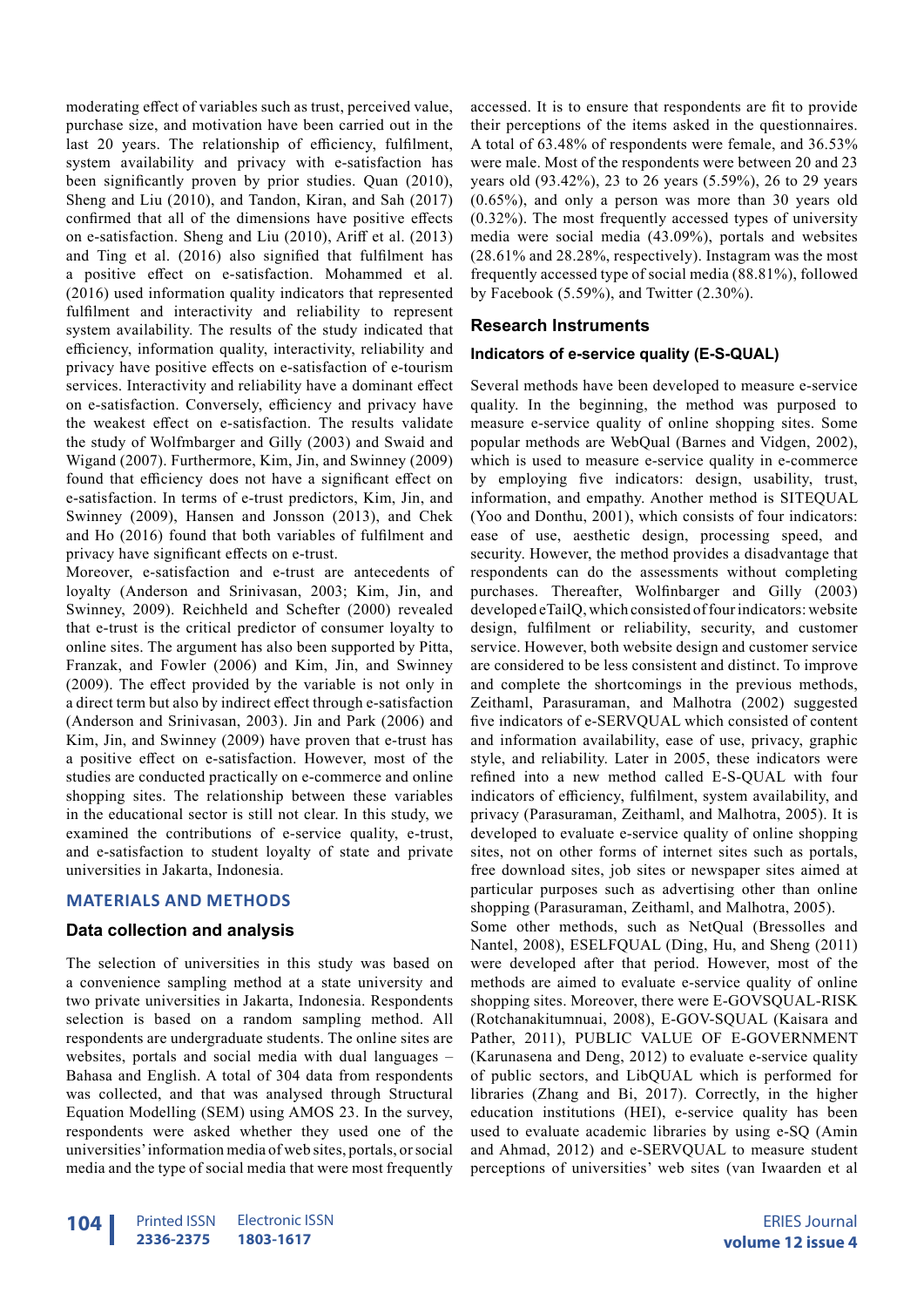2004). Lee, Choi, and Jo (2009) used the end-user computing satisfaction model consisting of user ability, design, playfulness, and support services available to evaluate student satisfaction of the university's portal. Chen (2011) and Tella and Bashorun (2012) used the dimensions of ease of use, information quality, and system quality. Additionally, Shaltoni et al (2015) used dimensions of information quality, system quality, and user ability to evaluate the perceived service quality of university's portals in developing countries. Most of the dimensions used in the literature are developed based on one-SERVQUAL dimensions. In this study, we used the latest version of e-SERVQUAL, e-core service quality scale (E-S-QUAL), as a result of the reduction of previously developed dimensions. E-S-QUAL consists of efficiency, fulfilment, system availability, and privacy. Efficiency is the ease and speed of accessing information on the sites. Fulfilment is the ability of the sites to provide the information required. System availability is the ability of the system to work according to its functions and privacy is the level of trust of the sites in maintaining consumer information confidentiality (Parasuraman, Zeithaml, and Malhotra, 2005). In this study, we employ a multiple-item scale, E-S-QUAL developed by Parasuraman, Zeithaml, and Malhotra (2005), which consisted of efficiency, system availability, fulfilment, and privacy.

# **Measuring e-trust, e-satisfaction and loyalty**

Chen and Dhillon (2003), Palvia (2009), and Oliveira et al (2019) suggest three dimensions to measure e-trust that are free to be used on all types of transactions conducted through the internet, namely competence, integrity, and benevolence. Competence is the organization's ability to fulfil the promises offered; integrity is a condition where the organization acts consistently and honestly in providing all information on the sites. Benevolence is the ability of the organization to side with the consumer' interests. In terms of e-satisfaction, Udo, Bagchi, and Kirs (2010) have used the dimensions of the ability of online sites to provide satisfaction compared to the experience in previous online sites, the ability of online sites to provide services higher than consumer expectations, and pleasant experience provided. Nisar and Prabhakar (2017) used similar dimensions of the ability of online sites to provide higher services and experience than consumer expectations and enjoyment to measure e-satisfaction. In terms of HEI, Cheung and Lee (2011) and Shaltoni et al (2015) used the dimensions of the level of student satisfaction with information and systems to measure e-satisfaction of the e-learning portal.

Finally, in terms of loyalty, since universities' students do not make direct purchases as in e-commerce, e-loyalty dimensions become less significant. Therefore, in this study, we use the indicators suggested by Zeithaml, Berry, and Parasuraman (1996) and Ganesh, Arnold, and Reynolds (2000). It consists of favourable behavioural intentions consisting of positive word of mouth (WOM) and unfavourable behavioural intentions consist of switching behaviour and complaining behaviour. In this study, e-trust is measured using the dimensions of Chen and Dhillon (2003) which consisted of competence, integrity, and benevolence while e-satisfaction was measured by using the dimensions of Anderson and Srinivasan (2003), Udo, Bagchi, and Kirs (2010) and Nisar and Prabhakar (2017) which consisted of the ability of websites, social media and university's portals to provide satisfying experiences, the ability of the online sites to provide higher service and information quality than students' expectation, and pleasant experience offered. Loyalty was measured by using the dimensions of Zeithaml, Berry, and Parasuraman (1996) and Ganesh, Arnold, and Reynolds (2000). There are eleven hypotheses to be tested in this study, namely:

- **H1**. Efficiency has a positive effect on e-satisfaction
- **H2**. Efficiency has a positive effect on e-trust
- **H3**. System availability has a positive effect on e-satisfaction
- **H4**. System availability has a positive effect on e-trust
- **H5**. Fulfilment has a positive effect on e-satisfaction
- **H6**. Fulfilment has a positive effect on e-trust
- **H7**. Privacy has a positive effect on e-satisfaction
- **H8**. Privacy has a positive effect on e-trust
- **H9**. E-trust has a positive effect on e-satisfaction
- **H10**. E-trust has a positive effect on the loyalty
- **H11**. E-satisfaction has a positive effect on the loyalty

The developed questionnaires consisted of five items for efficiency, two items for system availability, six items for the fulfilment, two items for privacy, four items for e-trust, three items for e-satisfaction, and three items for loyalty. The items were measured by a five Likert scale (1= strongly disagree; 5= strongly agree). The final set consisted of 60 variables, which were 32 exogenous and 28 endogenous variables. Reliability testing was performed to measure the internal consistency of the items through Construct Reliability (CR) and Average Variance Extracted (AVE) tests. The results in Table 1 indicated that all constructs have CR>0.70 cut-off values and AVE>0.50 cut-off values.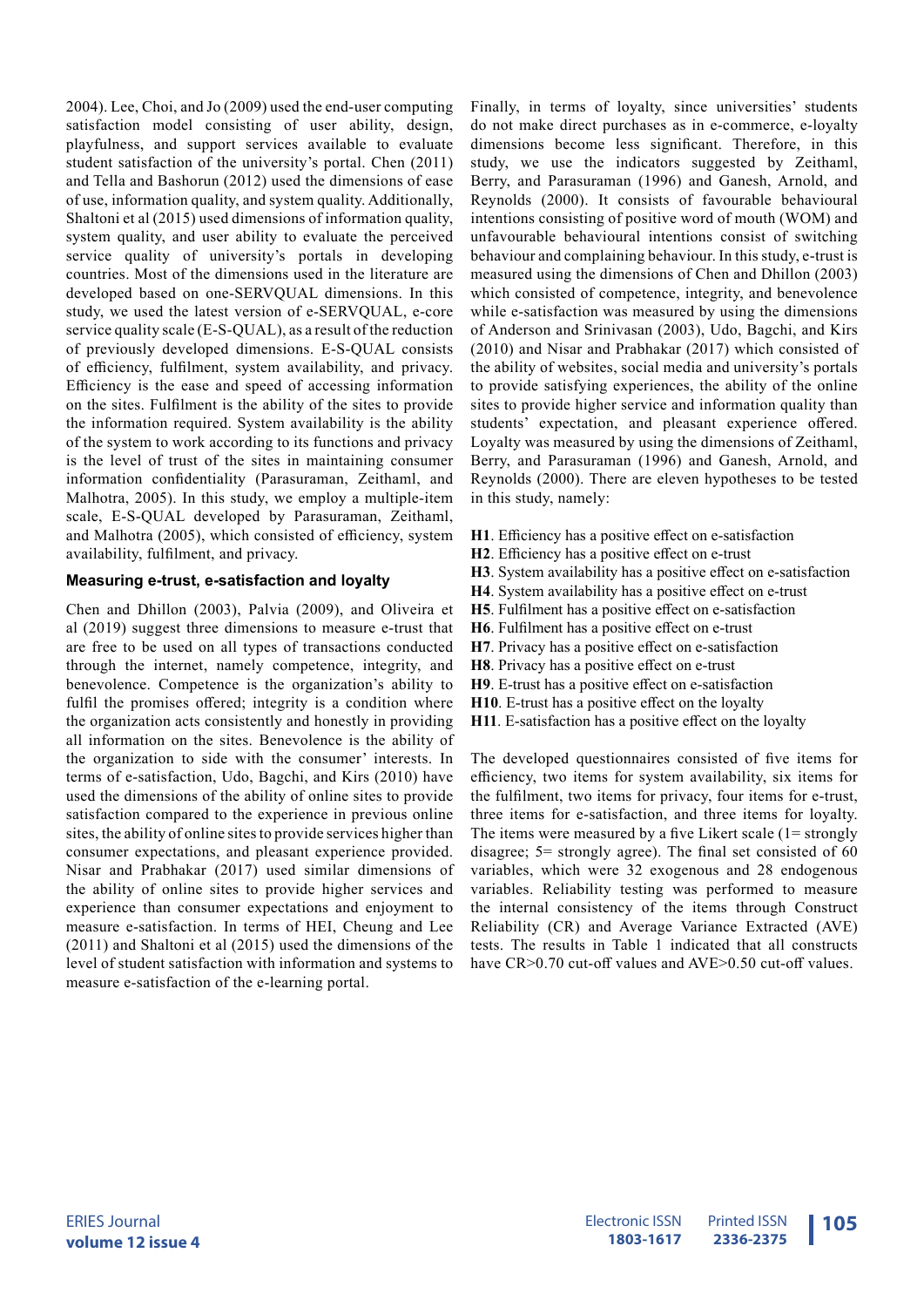| <b>Items</b>                                                                                                                                                                           | <b>Symbols</b> | <b>Std. loadings</b> | <b>CR</b> | <b>AVE</b> |
|----------------------------------------------------------------------------------------------------------------------------------------------------------------------------------------|----------------|----------------------|-----------|------------|
| <b>Efficiency</b>                                                                                                                                                                      |                |                      | 0.927     | 0.719      |
| Web sites, portals and social media are easily accessible                                                                                                                              | X1             | 0.733                |           |            |
| Transactions can be completed quickly                                                                                                                                                  | X <sub>2</sub> | 0.703                |           |            |
| Pages load quickly                                                                                                                                                                     | X3             | 0.748                |           |            |
| Web sites, portals and social media are easy to use                                                                                                                                    | X4             | 0.813                |           |            |
| I can sign in to the system quickly                                                                                                                                                    | X5             | 0.847                |           |            |
| <b>Fulfilment</b>                                                                                                                                                                      |                |                      | 0.799     | 0.762      |
| I can easily find what I was looking for on websites, portals and social media                                                                                                         | X6             | 0.735                |           |            |
| All of the information is very well presented                                                                                                                                          | X7             | 0.748                |           |            |
| The universities' online sites provide attractive design and layout                                                                                                                    | X8             | 0.720                |           |            |
| Information updates are carried out regularly                                                                                                                                          | X9             | 0.822                |           |            |
| The information provided meets students' needs                                                                                                                                         | X10            | 0.883                |           |            |
| The universities online sites help students a lot with their academic activities                                                                                                       | X11            | 0.890                |           |            |
| <b>System availability</b>                                                                                                                                                             |                |                      | 0.823     | 0.700      |
| The system can be accessed at anytime, anywhere from any device                                                                                                                        | X12            | 0.773                |           |            |
| The operating system never stops functioning without notice                                                                                                                            | X13            | 0.738                |           |            |
| <b>Privacy</b>                                                                                                                                                                         |                |                      | 0.869     | 0.769      |
| The universities online sites do not share my personal information with other<br>parties                                                                                               | X14            | 0.759                |           |            |
| I consider the universities' online sites are very safe                                                                                                                                | X15            | 0.851                |           |            |
| E-satisfaction                                                                                                                                                                         |                |                      | 0.939     | 0.840      |
| I like to search for information through universities' web sites, portals, and social<br>media                                                                                         | Υ1             | 0.684                |           |            |
| Overall, I am satisfied with the experience of using universities' web sites, portals,<br>and social media                                                                             | Y2             | 0.935                |           |            |
| I am satisfied with the information and services provided through the universities'<br>web sites, portals, and social media                                                            | Y3             | 0.953                |           |            |
| E-trust                                                                                                                                                                                |                |                      | 0.960     | 0.827      |
| I trust all information provided through the universities' web sites, portals and<br>social media                                                                                      | Υ4             | 0.810                |           |            |
| All information provided is relevant and accurate                                                                                                                                      | Y5             | 0.863                |           |            |
| All information provided is consistent                                                                                                                                                 | Y6             | 0.876                |           |            |
| I believe that the universities provide all information through web sites, portals<br>and social media in order to facilitate students with effective teaching and<br>learning process | Y7             | 0.772                |           |            |
| Loyalty                                                                                                                                                                                |                |                      | 0.854     | 0.671      |
| Positive WOM                                                                                                                                                                           | Y8             | 0.886                |           |            |
| No switching behaviour                                                                                                                                                                 | Y9             | 0.773                |           |            |
| No complaining behaviour                                                                                                                                                               | Y10            | 0.528                |           |            |

#### **Table 1: Construct reliability results**

#### **RESULTS AND DISCUSSIONS**

The evaluation of the goodness of fit statistics indicates that the overall model was not rejected (Chi-square statistics (*χ*<sup>2</sup> ))= 667.252, degree of freedom (*df*)= 258 (*p*-value = 0.000), Goodness of Fit Index (GFI)= 0.847, Adjusted Goodness of Fit Index (AGFI)= 0.807, Normed Fit Index (NFI)= 0.889, Comparative Fit Index (CFI)= 0.928, Tucker-Lewis index (TLI)= 0.916, Incremental Fit Index (IFI)= 0.929, Root Mean Square Error of Approximation (RMSEA)= 0.072, Root Mean Square Residual (RMR)= 0.039). The test on the hypotheses in Table 2 and Figure 1 indicates that seven of the eleven hypotheses are not rejected (H1, H5, H6, H8, H9, H10, H11). The effect of efficiency on e-satisfaction (H1) is significantly positive (*β*=0.031). This finding supports prior studies of Quan (2010), Sheng and Liu (2010), Mohammed et al (2016),

and Tandon, Kiran, and Sah (2017) on online shopping sites. Similarly, the effect of fulfilment on e-satisfaction (H5) is significantly positive (*β*=0.589). This finding supports studies of Kim, Jin, and Swinney (2009), Quan (2010), Sheng and Liu (2010), Ariff et al (2013), and Ting et al (2016). Conversely, privacy and system availability do not significantly affect e-satisfaction.

Furthermore, e-trust is only affected by two E-S-QUAL dimensions of fulfilment and privacy which support H6 and H8. The effect of fulfilment and privacy on e-trust is significantly positive (Coeff.=0.466 and Coeff.=0.267, respectively). These findings support Kim, Jin, and Swinney (2009), Hansen and Jonsson (2013), and Chek and Ho (2016). Moreover, fulfilment has the most powerful effect on e-satisfaction and e-trust. This supports Kim, Jin, and Swinney (2009). The findings support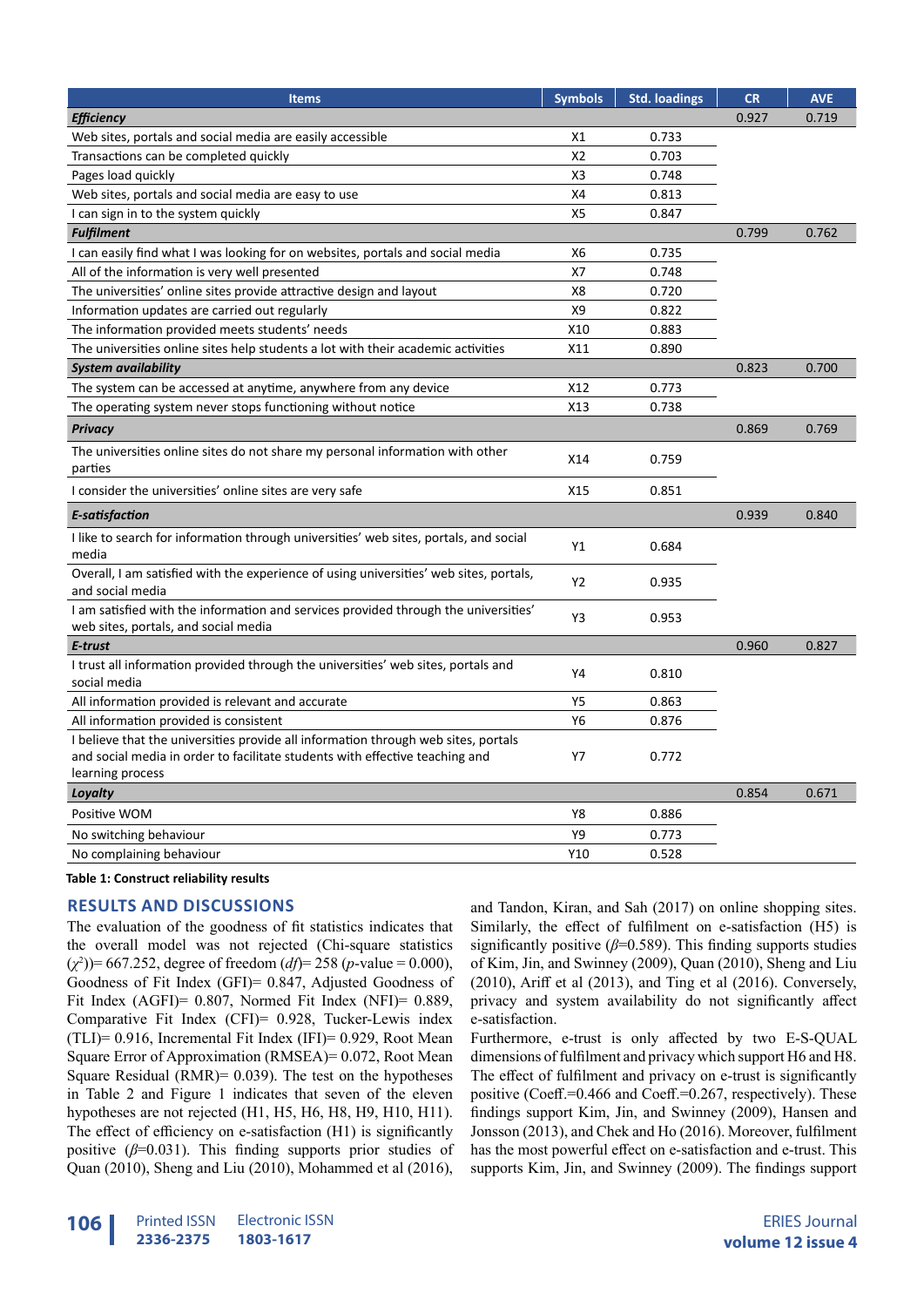Parasuraman, Zeithaml, and Malhotra (2005) as well, which states that fulfilment is the most critical predictor of e-service quality (E-S-QUAL), especially on web-based sites. Since, Parasuraman, Zeithaml, and Malhotra (2005) obtained these findings in a study conducted on online shopping sites, it can be concluded from this study that the similar paths also apply to universities' sites that do not carry out the purchasing process such as online shopping sites. The findings also indicate that ease of access, attractive design and appearance, and the ability of information provided to fulfil student desires have higher effects than other dimensions.

Conversely, privacy has a weak effect on e-trust. This is contrary to the study of Cheung and Lee (2006) that privacy is an essential predictor of e-trust. According to Wolfinbarger and Gilly (2003), the more often consumers get access to the web sites, the more privacy becomes less critical. It is because consumers consider themselves more experienced and understand the risk mitigation that might ensue. However, this finding is based on the experience of consumers doing purchasing transactions on online shopping sites. In the case of university sites in this study, activities such as purchasing, checking out, and credit card payments or bank transfers did not occur. Web sites and portals are often integrated with all faculties and study programmes. Students access the online sites for course enrolment, course support such as scheduling, examination, remedial, and access to an electronic library. This caused privacy to be less important compared to its effect on online shopping sites.

| <b>Hypotheses</b> | <b>Paths</b>                          | Coeff.     | <b>Findings</b> |
|-------------------|---------------------------------------|------------|-----------------|
| H1                | Efficiency -> E-satisfaction          | $0.031***$ | Not rejected    |
| H <sub>2</sub>    | Efficiency -> E-trust                 | 0.064      | Rejected        |
| H <sub>3</sub>    | System availability -> E-satisfaction | $-0.193$   | Rejected        |
| H4                | System availability -> E-trust        | 0.088      | Rejected        |
| H5                | Fulfillment -> E-satisfaction         | $0.589***$ | Not rejected    |
| H6                | Fulfillment -> E-trust                | $0.466***$ | Not rejected    |
| H7                | Privacy -> E-satisfaction             | 0.061      | Rejected        |
| H8                | Privacy -> E-trust                    | $0.267***$ | Not rejected    |
| H9                | E-trust -> E-satisfaction             | $0.412***$ | Not rejected    |
| H <sub>10</sub>   | E-trust -> loyalty                    | $0.553***$ | Not rejected    |
| H11               | E-satisfaction -> Loyalty             | $0.236***$ | Not rejected    |

\*\*\*significant at alpha 1%, \*\*significant at alpha 5%, \* significant at alpha 10%

*χ*2 = 667.252, *df*= 258 (*p*-value= 0.000), GFI=0.847, AGFI=0.807, NFI=0.889, CFI=0.928, TLI=0.916, IFI=0.929, RMSEA=0.072, RMR=0.039.

#### **Table 2: Path coefficients**

Furthermore, the effect of e-trust on e-satisfaction is supported by prior studies (H9). E-trust is significantly affected by e-satisfaction in a positive way  $(\beta=0.412)$ . This finding is consistent with the studies of Jin and Park (2006) and Kim, Jin and Swinney (2009). Finally, e-trust and e-satisfaction significantly affect loyalty (H10 and H11). The effects of both variables on loyalty are significantly positive  $(\beta=0.553$  and  $\beta=0.236$ , respectively). This finding offers support to the prior studies of Anderson and Srinivasan (2003), Pitta, Franzak, and Fowler (2006), and Kim, Jin, and Swinney (2009).

Grabner-Kräuter and Faullant (2008) acknowledged that technology is an object of trust. Trust is desired to build consumer loyalty. The smaller the consumer's perception of risk, the higher consumer loyalty. In the context of this study, e-trust is measured in the form of students' trust in all information provided, and all information is intended to facilitate students in their activities at the universities. E-trust has nothing to do with individual financial data that is shared through online sites as discussed in most of the similar studies on online shopping sites, e-banking or e-government. The quality of information shared by universities is a critical factor, not only for students but also for society. Kumar and Jumnal (2015) revealed that universities' web sites, portals and social media had

replaced traditional management and promotion ways, especially with the emergence of internationalization of HEI. Florez-Parra, Perez, and Hernandez (2014) and Saraite-Sariene, Rodríguez, and de Rosario (2018) proclaimed that consistency, transparency, and information accountability had become crucial problems in HEI. Universities, especially state universities often have problems with disclosure information because the decision making is carried out internally. The potential disclosure information can occur in terms of strategies, financing, student and staff selections, remuneration, and university's ranking. Crawford (2012) asserted that information such as student registration statistics and facilities provided by universities must be reported transparently through web sites and by the actual situation. Student trust in all information shared will affect student loyalty to the university. Loyalty in this study is not limited to loyalty to the university's online sites (e-loyalty) but loyalty to the university as a whole. Loyalty is tested in the form of spreading positive information, reducing complaints and not seeking alternative education at other universities.

The importance of web sites, portals and social media have brought the online site as one of the university's competitive advantages (Lee, Choi, and Jo, 2009). Student loyalty to the university is strongly affected by their satisfaction with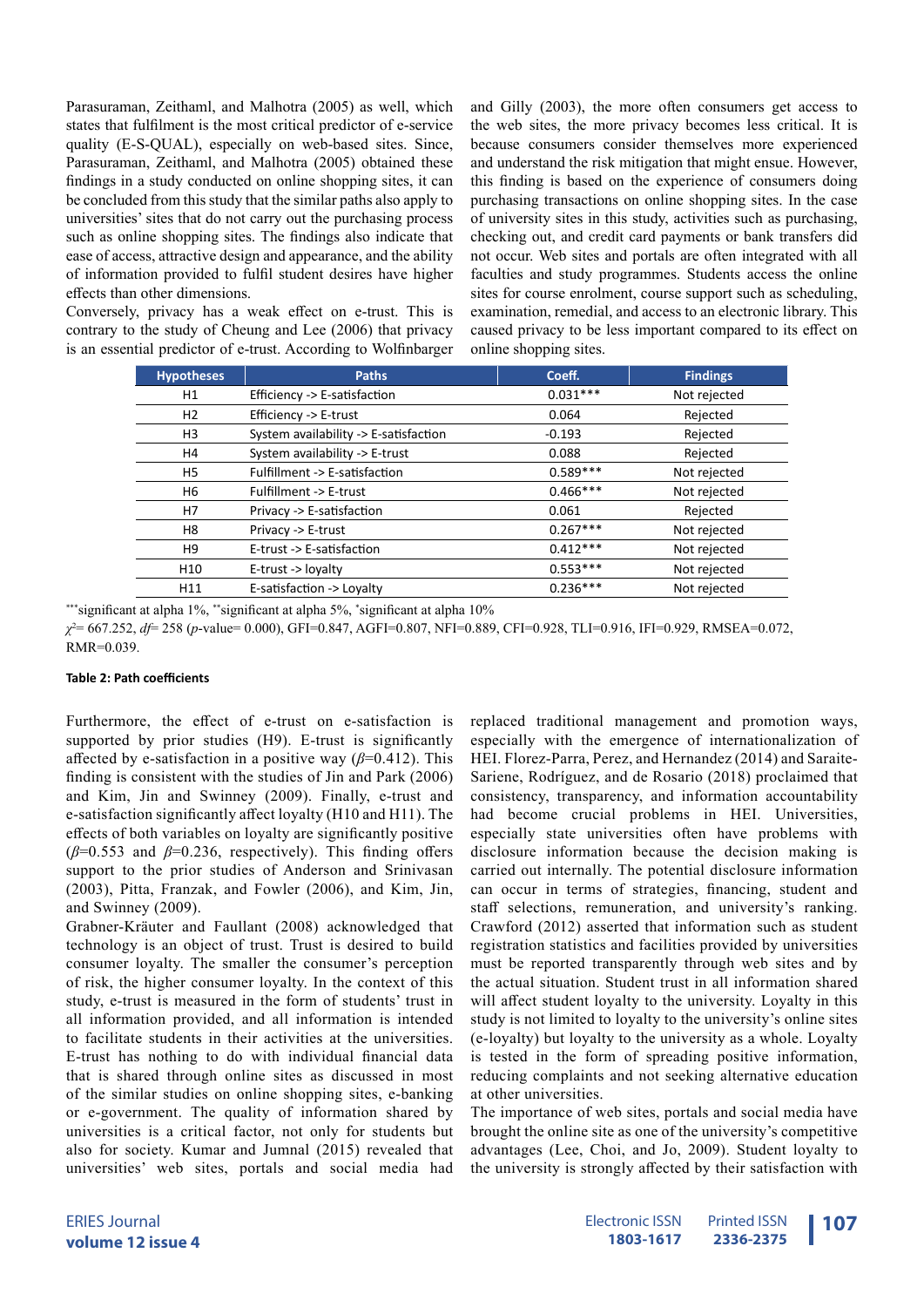online sites. The results of this study provide theoretical and managerial impacts. Theoretically, the results of this study contribute to the literature by analysing the relationship of e-service quality through the E-S-QUAL dimensions with e-satisfaction, e-trust and loyalty to the university. The empirical studies regarding the relationship between these variables at the university are still limited. Managerially,

the strong effect of fulfilment on e-satisfaction suggests the decision-makers focus on aspects such as the ease of students looking for information they need, the quality and the way of information presented, design and layout, and updating information. The ability to fulfil those criteria will lead to e-satisfaction, e-trust and student loyalty to the university.



**Figure 1: Test results of the research model**

#### **CONCLUSIONS AND STUDY LIMITATIONS**

In summary, from the four E-S-QUAL dimensions, efficiency and fulfilment are the only dimensions that affect e-satisfaction while fulfilment and privacy are the only dimensions that significantly affect e-trust. Fulfilment is the main predictor of e-service quality that affects e-satisfaction and e-trust. Moreover, the relationships between e-trust, e-satisfaction and loyalty are positively confirmed and offer support to the prior studies. The findings of this study are useful for decisionmakers at the university regarding the importance of online sites to create loyalty. The findings suggest the importance of increasing capacity and improving facilities related to universities' web sites, portals, and social media. Some limitations should be noticed in this study. First, this study only collects data from undergraduate students. Further studies

are recommended to employ graduate students and other users as well, such as staffs and lecturers. Graduate students usually require access to online publications and databases; thus, they may access universities' web sites and university portals more often than undergraduate students. The similarity goes for staffs and lecturers, most of whom have accessed web sites and portals to report their performance periodically. Their perceived e-service quality may be different from undergraduate students. The other limitation is we do not cover a specific indicator of ease of reading, ease of understanding content as well as the language provided by websites and portals. Besides, this study only examines the relationship of e-service quality, e-trust, and e-satisfaction on loyalty. Further studies should consider the comparison of effects with traditional service quality, trust, and satisfaction.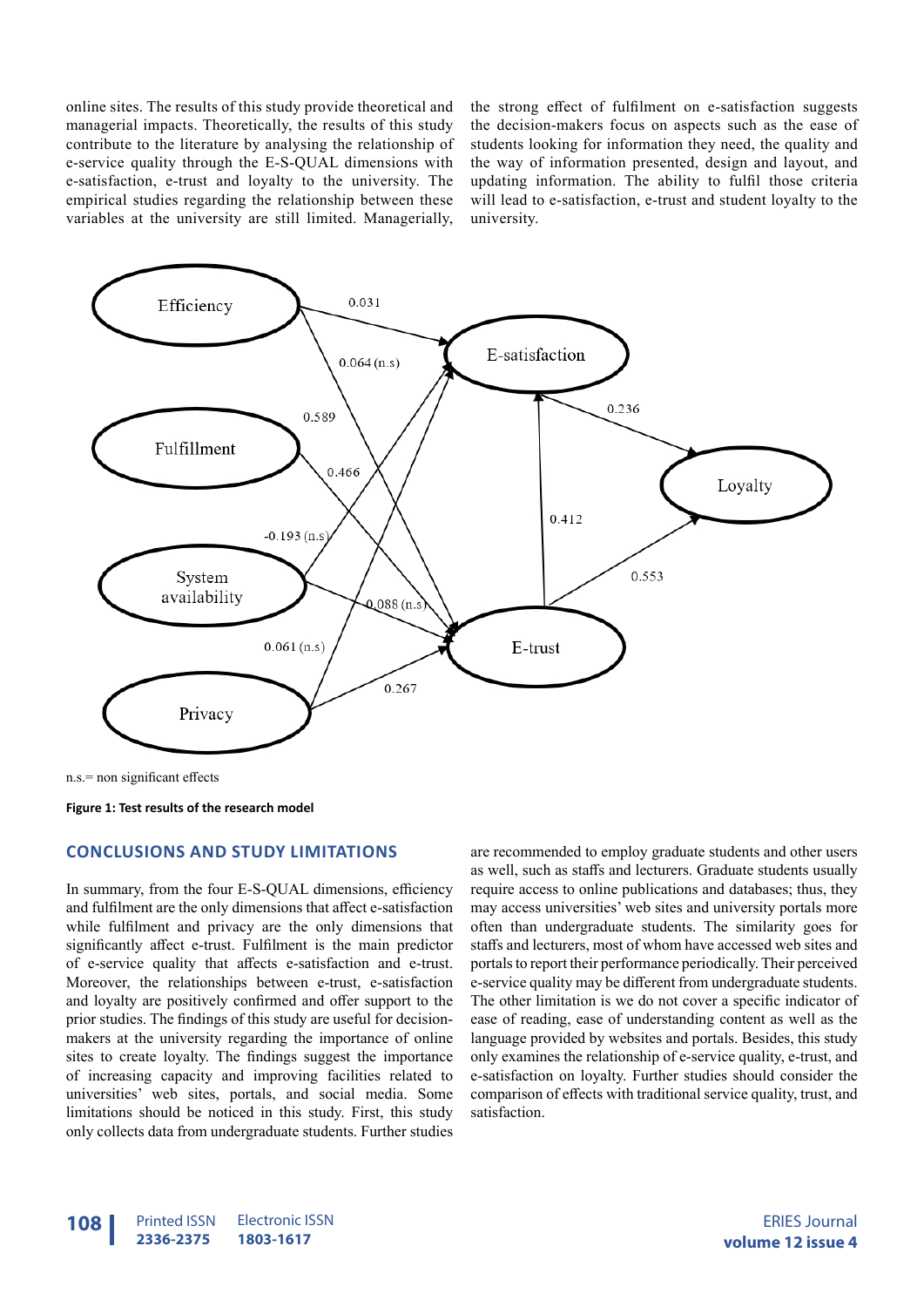#### **REFERENCES**

- Amin, S. M., & Ahmad, U. N. U. (2012) 'The attributes of electronic service quality (e-SQ) among academic librarians', *Procedia-Social and Behavioral Sciences*, Vol. 65, pp. 260-265. [https://](https://doi.org/10.1016/j.sbspro.2012.11.120) [doi.org/10.1016/j.sbspro.2012.11.120](https://doi.org/10.1016/j.sbspro.2012.11.120)
- Amin, M., Rezaei, S. and Abolghasemi, M. (2014) 'User satisfaction with mobile websites: the impact of perceived usefulness (PU), perceived ease of use (PEOU) and trust', *Nankai Business Review International*, Vol. 5, No. 3, pp. 258-274. [https://doi.org/10.1108/](https://doi.org/10.1108/nbri-01-2014-0005) [nbri-01-2014-0005](https://doi.org/10.1108/nbri-01-2014-0005)
- Anderson, R. E. and Srinivasan, S. S. (2003) 'E-satisfaction and eloyalty: A contingency framework', *Psychology and Marketing*, Vol. 20, No. 2, pp. 123-138. <https://doi.org/10.1002/mar.10063>
- Ariff, M. S. M., Yun, L. O., Zakuan, N. and Ismail, K. (2013) 'The impacts of service quality and customer satisfaction on customer loyalty in internet banking', *Procedia-Social and Behavioral Sciences*, Vol. 81, pp. 469-473. [https://doi.org/10.1016/j.](https://doi.org/10.1016/j.sbspro.2013.06.462) [sbspro.2013.06.462](https://doi.org/10.1016/j.sbspro.2013.06.462)
- Barnes, S. J. and Vidgen, R. T. (2002) 'An integrative approach to the assessment of e-commerce quality', *Journal of Electronic Commerce Research*, Vol. 3, No. 3, pp. 114-127.
- Bressolles, G. and Nantel, J. (2008) 'The measurement of electronic service quality: Improvements and application', *International Journal of E-Business Research (IJEBR)*, Vol. 4, No. 3, pp. 1-19. <https://doi.org/10.4018/jebr.2008070101>
- Brown, R. M. and Mazzarol, T. (2006) 'Factors driving student satisfaction and loyalty in Australian Universities: the importance of institutional image', In *20th Annual Australia and New Zeland Academy of Management Conference*, Rockhampton, pp. 6-10.
- Chek, Y. L. and Ho, J. S. Y. (2016) 'Consumer electronics e-retailing: Why the alliance of vendors' e-service quality, trust and trustworthiness matters', *Procedia-Social and Behavioral Sciences*, Vol. 219, pp. 804-811. [https://doi.org/10.1016/j.](https://doi.org/10.1016/j.sbspro.2016.05.083) [sbspro.2016.05.083](https://doi.org/10.1016/j.sbspro.2016.05.083)
- Chen, S. C. and Dhillon, G. S. (2003) 'Interpreting dimensions of consumer trust in e-commerce', *Information Technology and Management*, Vol. 4, No. 2-3, pp. 303-318. [https://doi.](https://doi.org/10.1023/A:1022962631249) [org/10.1023/A:1022962631249](https://doi.org/10.1023/A:1022962631249)
- Chen, Y. H. (2011) 'Undergraduates' perceptions and use of the university libraries web portal: Can information literacy instruction make a difference? In *Proceedings of the American Society for Information Science and Technology*, Vol. 48, No. 1, pp. 1-10. <https://doi.org/10.1002/meet.2011.14504801051>
- Cheung, C. M., and Lee, M. K. (2006) 'Understanding consumer trust in Internet shopping: A multidisciplinary approach', *Journal of the American Society for Information Science and Technology*, Vol. 57, No. 4, pp. 479-492. <https://doi.org/10.1002/asi.20312>
- Cheung, C. M., and Lee, M. K. (2011) 'Antecedents and consequences of user satisfaction with an e-learning portal', *International Journal of Digital Society*, Vol. 2, No. 1, pp. 373-380. https://doi. org/10.20533/ijds.2040.2570.2011.0045
- Crawford, J. L. (2012) 'A link to the future: A pilot study look at how historically black colleges and universities with journalism and mass communications units use the Internet in recruiting', *Contemporary Issues in Education Research*, Vol. 5, No. 2, pp. 47-60. <https://doi.org/10.19030/cier.v5i2.6919>
- Bergamo, F. V. de M., Giuliani, A. C. and Galli, L. C. do L. A. (2011) 'Students' loyalty and retention pattern for higher education institutions: A theoretical study based on the relationship

marketing', *Brazilian Business Review*, Vol. 8, No. 2, pp. 42-65. <https://doi.org/10.15728/bbr.2011.8.2.3>

- Ding, D. X., Hu, P. J. H. and Sheng, O. R. L. (2011) 'E-SELFQUAL: A scale for measuring online self-service quality', *Journal of Business Research*, Vol. 64, No. 5, pp. 508-515. [https://doi.](https://doi.org/10.1016/j.jbusres.2010.04.007) [org/10.1016/j.jbusres.2010.04.007](https://doi.org/10.1016/j.jbusres.2010.04.007)
- Ganesh, J., Arnold, M. J. and Reynolds, K. E. (2000) 'Understanding the customer base of service providers: An examination of the differences between switchers and stayers', *Journal of Marketing*, Vol. 64, No. 3, pp. 65-87. [https://doi.org/10.1509/](https://doi.org/10.1509/jmkg.64.3.65.18028) [jmkg.64.3.65.18028](https://doi.org/10.1509/jmkg.64.3.65.18028)
- Giner, G. R. and Rillo, A. P. (2016) 'Structural equation modelling of co-creation and its influence on the student's satisfaction and loyalty towards university', *Journal of Computational*  and Applied Mathematics, Vol. 291, pp. 257-263. [https://doi.](https://doi.org/10.1016/j.cam.2015.02.044) [org/10.1016/j.cam.2015.02.044](https://doi.org/10.1016/j.cam.2015.02.044)
- Grabner-Kräuter, S. and Faullant, R. (2008) 'Consumer acceptance of internet banking: The influence of internet trust', *International Journal of Bank Marketing*, Vol. 26, No. 7, pp. 483-504. [https://](https://doi.org/10.1108/02652320810913855) [doi.org/10.1108/02652320810913855](https://doi.org/10.1108/02652320810913855)
- Hansen, E. and Jonsson, E. (2013) *E-loyalty in fashion e-commerce: An investigation in how to create e-loyalty*, [Online], Available: <http://urn.kb.se/resolve?urn=urn:nbn:se:lnu:diva-26205> [11 Feb 2019].
- Jin, B. and Park, J. Y. (2006) 'The moderating effect of online purchase experience on the evaluation of online store attributes and the subsequent impact on market response outcomes', *ACR North American Advances*, Vol. 33, pp. 203-211.
- Kaisara, G., and Pather, S. (2011) 'The e-government evaluation challenge: A South African Batho Pele-aligned service quality approach. *Government Information Quarterly*, Vol. 28, No. 2, pp. 211-221. <https://doi.org/10.1016/j.giq.2010.07.008>
- Karunasena, K. and Deng, H. (2012) 'Critical factors for evaluating the public value of e-government in Sri Lanka', *Government Information Quarterly*, Vol. 29, No. 1, pp. 76-84. [https://doi.](https://doi.org/10.1016/j.giq.2011.04.005) [org/10.1016/j.giq.2011.04.005](https://doi.org/10.1016/j.giq.2011.04.005)
- Kim, J., Jin, B. and Swinney, J. L. (2009) 'The role of etail quality, e-satisfaction and e-trust in online loyalty development process', *Journal of Retailing and Consumer Services*, Vol. 16, No. 4, pp. 239-247. <https://doi.org/10.1016/j.jretconser.2008.11.019>
- Kumar, S. D. and Jumnal, A. (2015) 'A real-time grid-enabled test bed for sharing and searching documents among universities', In *2015 Second International Conference on Advances in Computing and Communication Engineering*, Dehradun, pp. 604-609. <https://doi.org/10.1109/icacce.2015.94>
- Lee, H. S., Choi, Y. H. and Jo, N. O. (2009) 'Determinants affecting user satisfaction with campus portal services in Korea', *Journal of Internet Banking and Commerce*, Vol. 14, No. 1, pp. 1-18.
- Leonnard, L., Daryanto, H. K., Sukandar, D. and Yusuf, E. Z. (2015) 'The loyalty model of private university student', *International Research Journal of Business Studies*, Vol. 7, No. 1, pp. 55-68. <https://doi.org/10.21632/irjbs.7.1.55-68>
- Leonnard (2017) 'Effects of Reputations and Satisfactions on Positive Word of Mouth Intentions and Switching Behaviors', *International Journal of Business Studies, Vol.* 1, No. 1, pp. 1-8.
- Leonnard. (2018a) 'The performance of servqual to measure service quality in private university', *Journal on Efficiency and*

ERIES Journal **volume 12 issue 4**

Printed ISSN **2336-2375** Electronic ISSN **Printed ISSN** 109 **1803-1617**